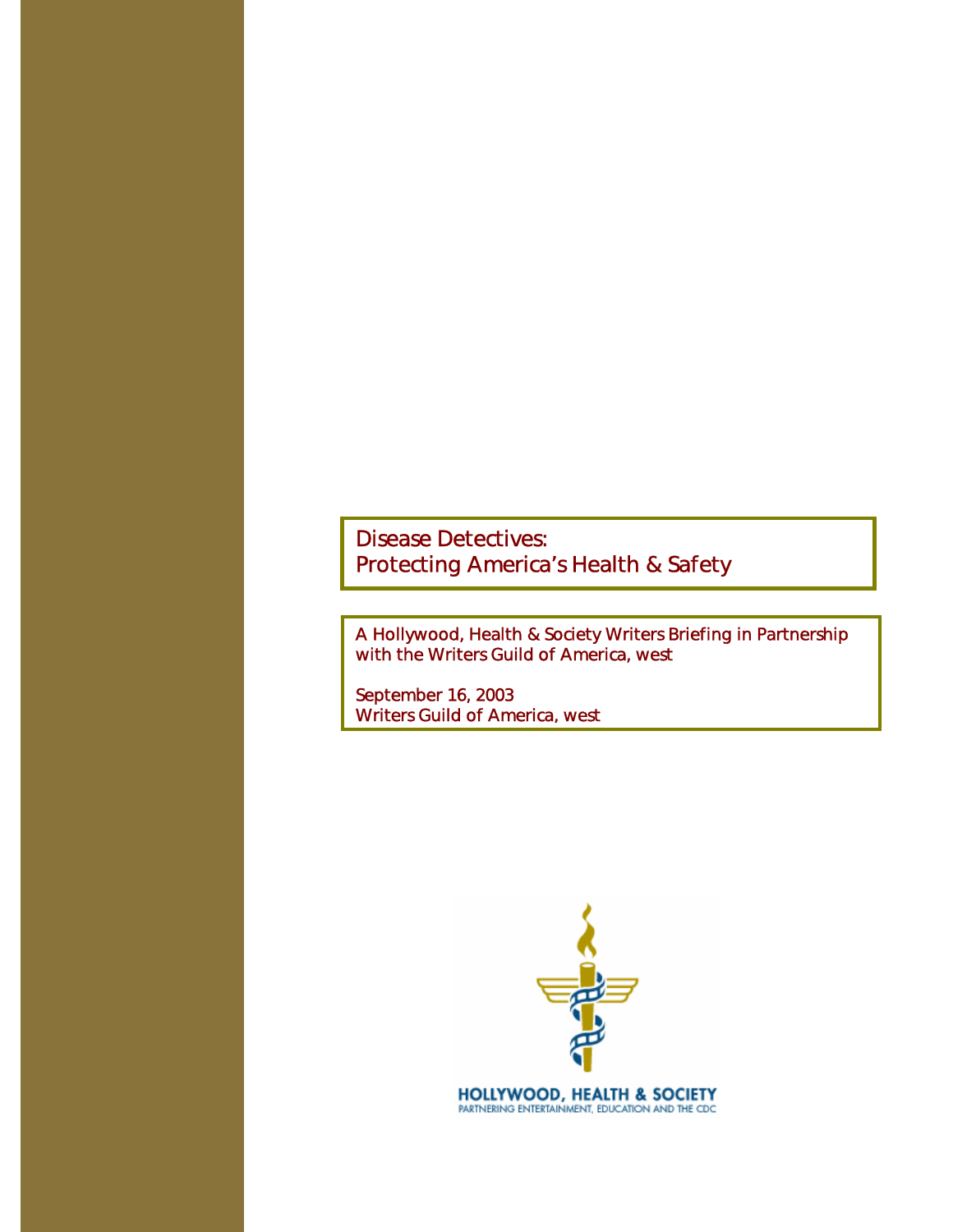At this writers briefing, convened by the Writers Guild of America, west, the USC Annenberg Norman Lear Center's Hollywood, Health & Society project brought together members of the Centers for Disease Control and Prevention's Epidemiologist Intelligence Service (EIS) to brief writers on their work and their stories.

## **Participants**

Neal Baer, MD, executive producer, Law & Order: SVU

#### Sandra Berrios-Torres, MD,

former fellow, CDC Center for Injury Prevention and Control

#### Mitchell Cohen, MD, director, CDC Bacterial &

Mycotic Diseases

Douglas Frye, MD, deputy director, HIV Epidemiology Program, LA County

Lauren Lewis, MD, medical epidemiologist, CDC Environmental Health

#### Laurene Mascola, MD,

MPH, FAAP, chief, Acute Communicable Disease Control Unit, LA County

#### Writers Guild of America, west

The WGAw, led by Victoria Riskin, represents writers in the motion picture, broadcast, cable and new technologies industries. The Writers Guild of America is the sole collective bargaining representative for writers in the motion picture, broadcast, cable, interactive and new media industries. It has numerous affiliation agreements with other U.S. and international writing organizations and is in the forefront of the debates concerning economic and creative rights for writers. Visit the Web site at www.wga.org.

# Hollywood, Health & Society

Hollywood, Health & Society is a project at the Norman Lear Center that provides entertainment industry professionals with accurate and timely information for health storylines. Funded by the Centers for Disease Control and Prevention (CDC), the project recognizes the profound impact that entertainment media have on individual behavior. The Lear Center helps the CDC supply writers and producers of all types of entertainment content with accurate health information through individual briefings, special seminars and expert consultation. Visit the Web site at

www.entertainment.usc/hhs.

# The Norman Lear Center

The Norman Lear Center is a multidisciplinary research center that explores the implications of the convergence of entertainment, commerce and society. From its base in the USC Annenberg School for Communication, the Lear Center builds bridges between faculty who study aspects of entertainment, media and culture. Beyond campus, it bridges the gap between the entertainment industry and academia, and between them and the public. Through scholarship and research; fellows, conferences, events and publications; and in its attempts to illuminate and repair the world, the Lear Center works to be at the forefront of discussion and practice in the field. For more information, please visit www.learcenter.org.

USC ANNENBERG

The Norman Lear

IENTER

**The Writers Guild** of America, west



**HOLLYWOOD, HEALTH & SOCIETY**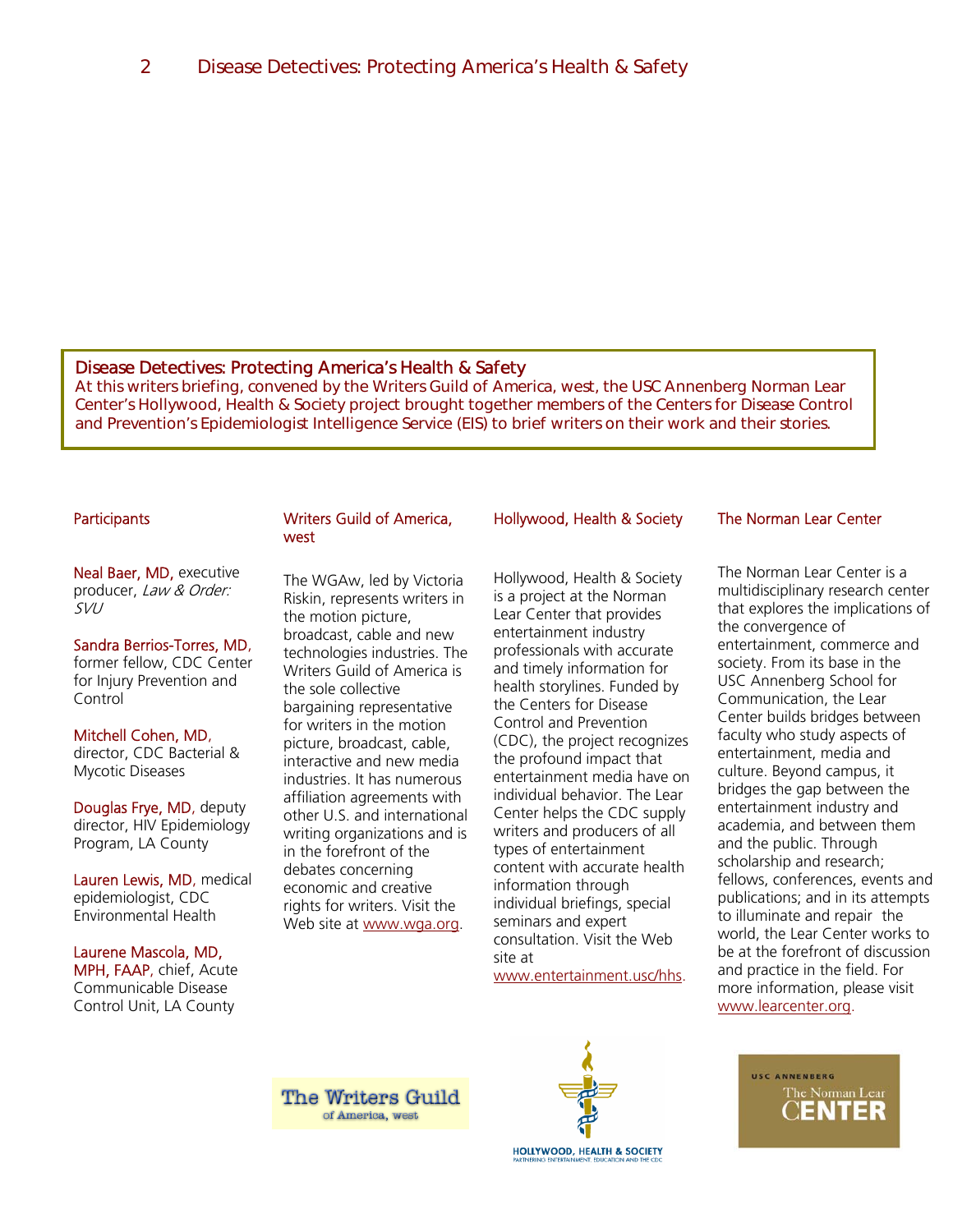NEAL BAER: I welcome you to the Hollywood, Health & Society Forum. We do these every couple of months for writers to really get up close and personal with experts in a variety of fields of medicine that the CDC in particular focuses on, which is sponsoring this with the Norman Lear Center at USC. We bring the experts to you. Dr. Lewis is a medical epidemiologist with the Health Studies branch of the CDC's National Center for Environmental Health.

Doctor, what led you to becoming a medical detective? What does that entail? And can you tell us about that in terms of your investigations of lead poisoning or even in suicide prevention?

DR. LEWIS: Well, I became interested in public health in medical school. You know, maybe out of all the things we have to learn, we may have one course on public health. And we had a speaker who was at that time the director of public health in D.C., which is where I attended medical school. And he talked about how, in public health, your patient is the community or the population and the impact you can have by treating a community compared to one patient at a time. And it really resonated within me. And I knew by the end of his talk that that's what I wanted to do. And I just didn't know how to do it and with a lot of research, I found out about the training program—the Epidemic Intelligence Service—at the CDC, which trains professionals in the health field who already have advanced degrees in a health- related field on investigating health problems.

And what we do is we investigate and control, or try to prevent, health problems. Either immediate threats like outbreak investigations or more chronic ongoing threats, like obesity and diabetes. And I've had so far, I guess, a less traditional career. I was an EIS officer in the Division of Violence Prevention at the CDC in the Injury Center. And a lot of my work was in suicide prevention. One of the investigations I participated in was in Houston, Texas. The doctors in Houston were concerned with the number of suicides among the young people in their community and wanted to address it. It's a really poorly understood issue. They knew they needed more information and asked for help. And so we worked with the doctors to set up a study. What we did was we interviewed every adolescent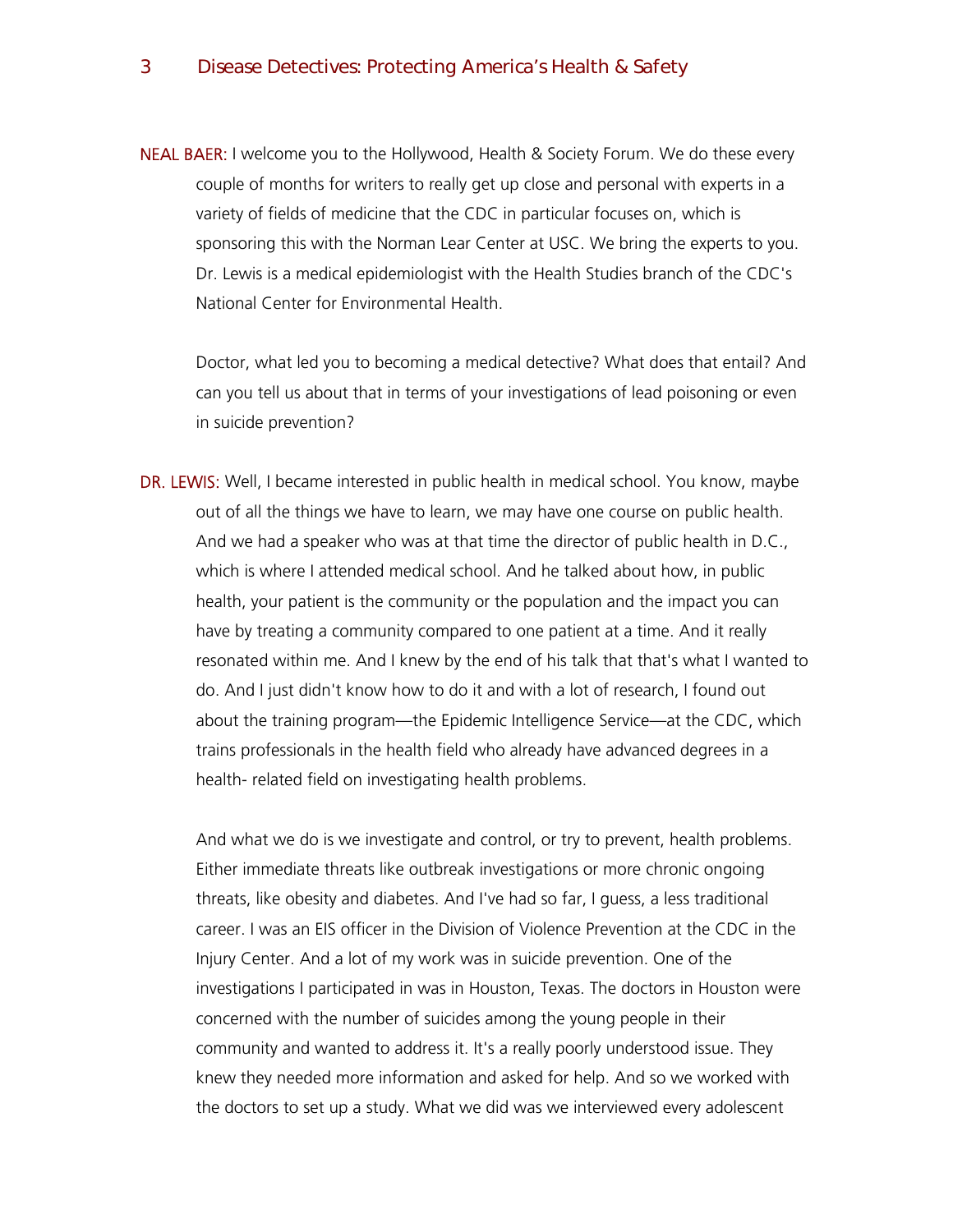and young adult who came into one of the ER's or trauma centers in Houston who were brought in because they had a very serious or nearly fatal suicide attempt but survived that attempt.

We interviewed them and we talked to them about a variety of issues. And the question I was interested in was, did you seek help prior to attempting to take your life? And if you did, who did you talk to? And what we found was that young people tend to not to seek help before attempting suicide. And when they did, they went to family members and friends as opposed to doctors and counselors and professionals. And that was really the group we had been targeting, educating those people. And they rarely used hotlines, which are primarily for that group. So our findings really taught us that we need to shift our focus and educate the public on how to recognize and respond to their family members and friends who may be at risk for suicide. And to encourage young people to seek help. And we also need to publicize the hotlines. That it's there for them and how to use it, so that really is an area where you all can play a big role in helping to address this issue.

- **BAER:** Let me ask you just a question. When you were investigating these adolescents who had attempted or were thinking about suicide, who are those kids? What are they like? Why are they different from other kids? Who are they likely to be?
- LEWIS: Their age range was between 13 and 34. So they were adolescents and young adults. And they came from—there's no association between a socio-economic level. They came from all walks of life. And there was no association with race either. So these can be anyone's kids.
- BAER: Dr. Sandra Berrios-Torres is a former EIS fellow from the CDC. Her expertise is in worker injuries and on the job illness surveillance. She was very much involved in establishing the World Trade Center Rescue Worker Injury and Illness Surveillance System. And she's worked with the Utah Department of Health and the Salt Lake City Organized Committee to form injury surveillance systems for the 2002 Winter Olympics. So she's an expert on bio-terrorism preparedness as well.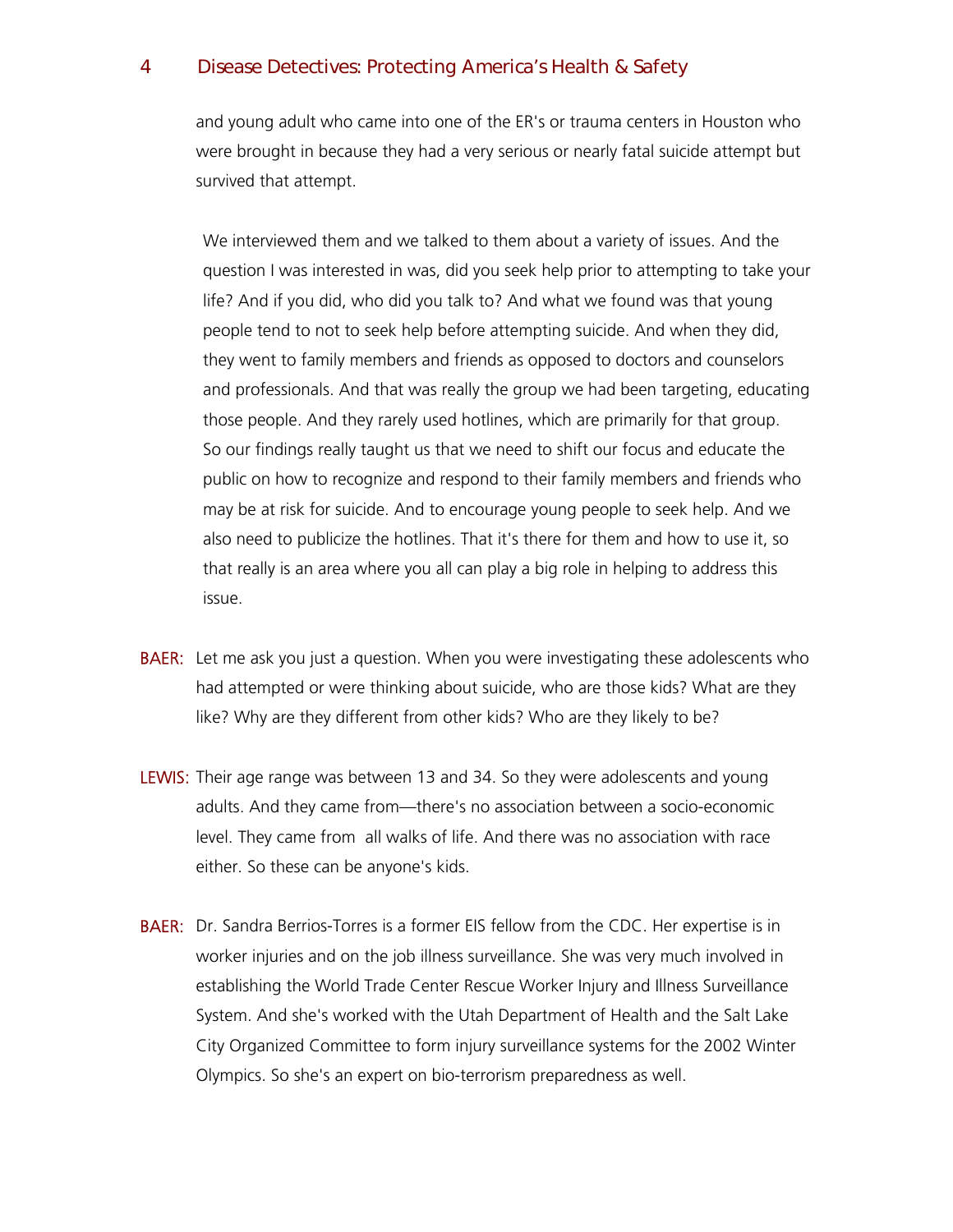So why don't you speak to us about some stories in terms of—I'm thinking just if I were to be writing a television show where I want to do some kind of topic about preparedness for bio-terrorism. Are we really ready? What did you learn from the World Trade Center disaster?

DR. BERRIOS-TORRES: Well, my work on the World Trade Center actually was not specifically in bio-terrorism surveillance. My work at the World Trade Center was the initial assessment of all the injuries that had been seen at the four emergency rooms that were within a three mile radius of the World Trade Center, which the Health Department had already undertaken.

When we arrived that evening, we helped them complete that work. Subsequent to that, I also had the opportunity to work with them on actually establishing a way of counting not only the injuries, but what other types of illness complaints were being seen right at the site. There were units called Disaster Medical Assistance Team Units, which are actually federalized. You know, go in and set up temporary camp to help provide first aid, usually after natural disasters. They were deployed to the World Trade Center, and they were the ones who were really seeing the workers. What we found was that with everything that was happening, the workers really were not going to the emergency rooms unless it was a real severe situation. And so that was a way of assessing where there were really injuries happening and what kind of medical complaints. Were there enough respirators available in that sort of situation?

With regards to the bio-terrorism surveillance that was done up there, it was the type of setting where we had individuals at seventeen emergency rooms. And every single patient that came in, we would have the staff identify if they were coming in with a specific syndrome, one of ten syndromes.

All of that was then analyzed to try to see if there was anything unusual happening based on a specific area code, based on a specific type of syndrome. And then people were sent out to do further evaluation of actually going through a specific chart and contacting patients.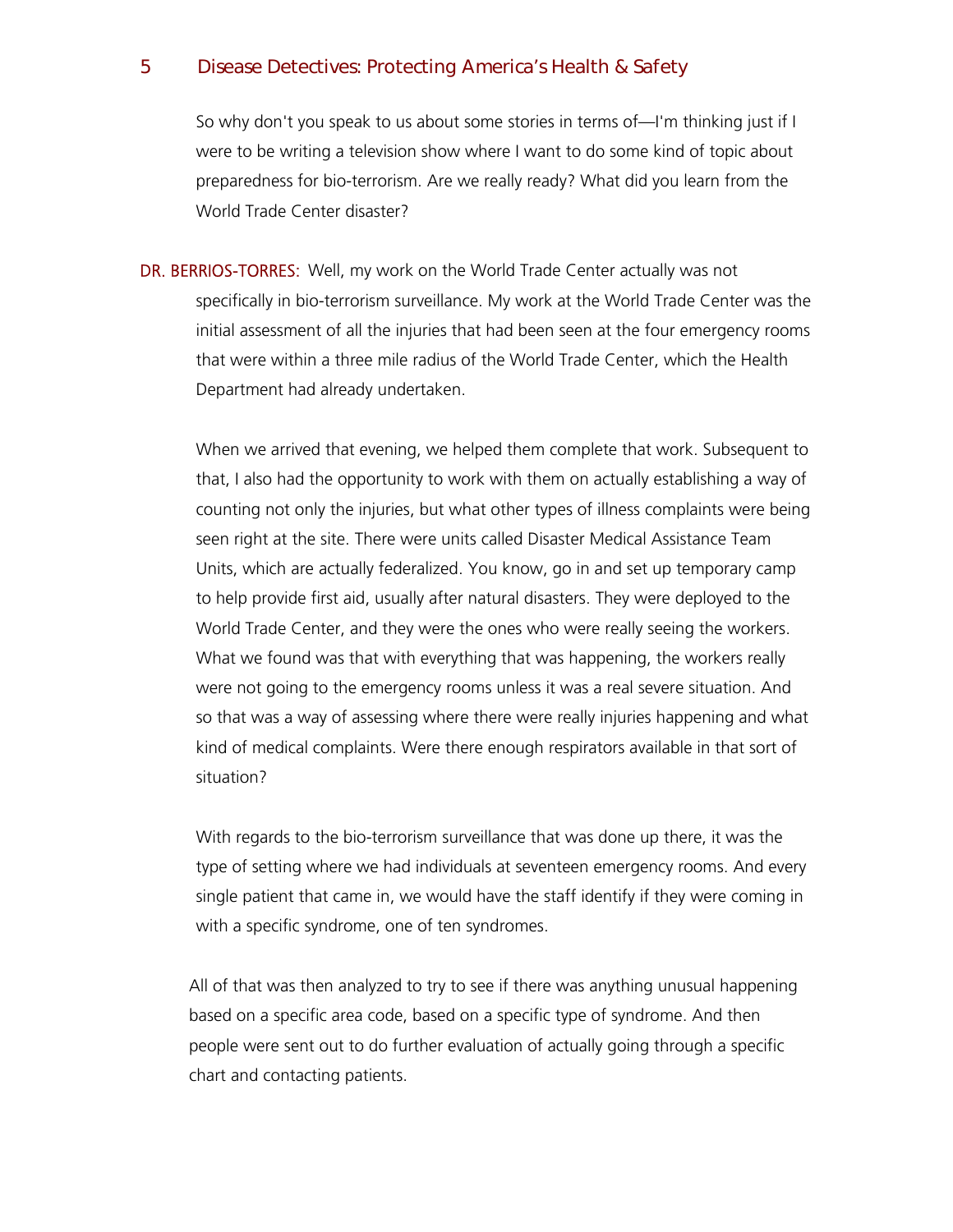BAER: What kind of story would we tell about a firefighter who was at Ground Zero? Are they healthy now? What's happening to someone who was there?

BERRIOS-TORRES: There are studies that have been done since then to look at the longterm health issues that have come up with them. And certainly there are respiratory issues that are still going on with them.

The folks from Environmental Health were actually looking at more of what the actual agents might have been—toxic substances. And so I can't really speak to that. Not all of the rescue workers are trained in the same type of protective equipment. There are different types of protective equipment which folks can donate. And yet one part may not fit—the mask may not fit the actual gadget that goes with it. Even if the equipment is available, are people using it? I mean, you've got the emotional aspect that's a part of a rescue and recovery situation such as the one that was going on there. You had folks that were on that pile for 18 hours straight. And simply some of the equipment, particularly with the firefighters, is something that came up in other discussions later. The equipment that firefighters use is intended to be for rushing into a fire that's going to take X number of minutes to resolve or, you know, at most, an hour. And then they're out of that. But it's not intended to be for wearing for 18 hours on that pile. So some of the issues that the folks that do work specifically with worker-related issues is trying to come up with better designs. Something that's lighter, something that can be worn longer. And then people such as, for example, the police department that were covering all of that area, they don't have any specific protective equipment that they're ever trained to use in that kind of situation where you've got a lot of particulate matter that's dispersed in the air. How is that affecting your eyes? People that were coming in with complaints of their eyes, which we were not necessarily having severe injuries to the eyes, but having to have their eyes washed. Could there be specific goggles that they could use? They get a lot of that work force—construction workers that were there for a while. It's not something that you receive as part of your training.

**BAER:** One last question. Given your expertise in injury prevention and bio-terrorism preparedness, what worries you most right now? What are we least prepared for?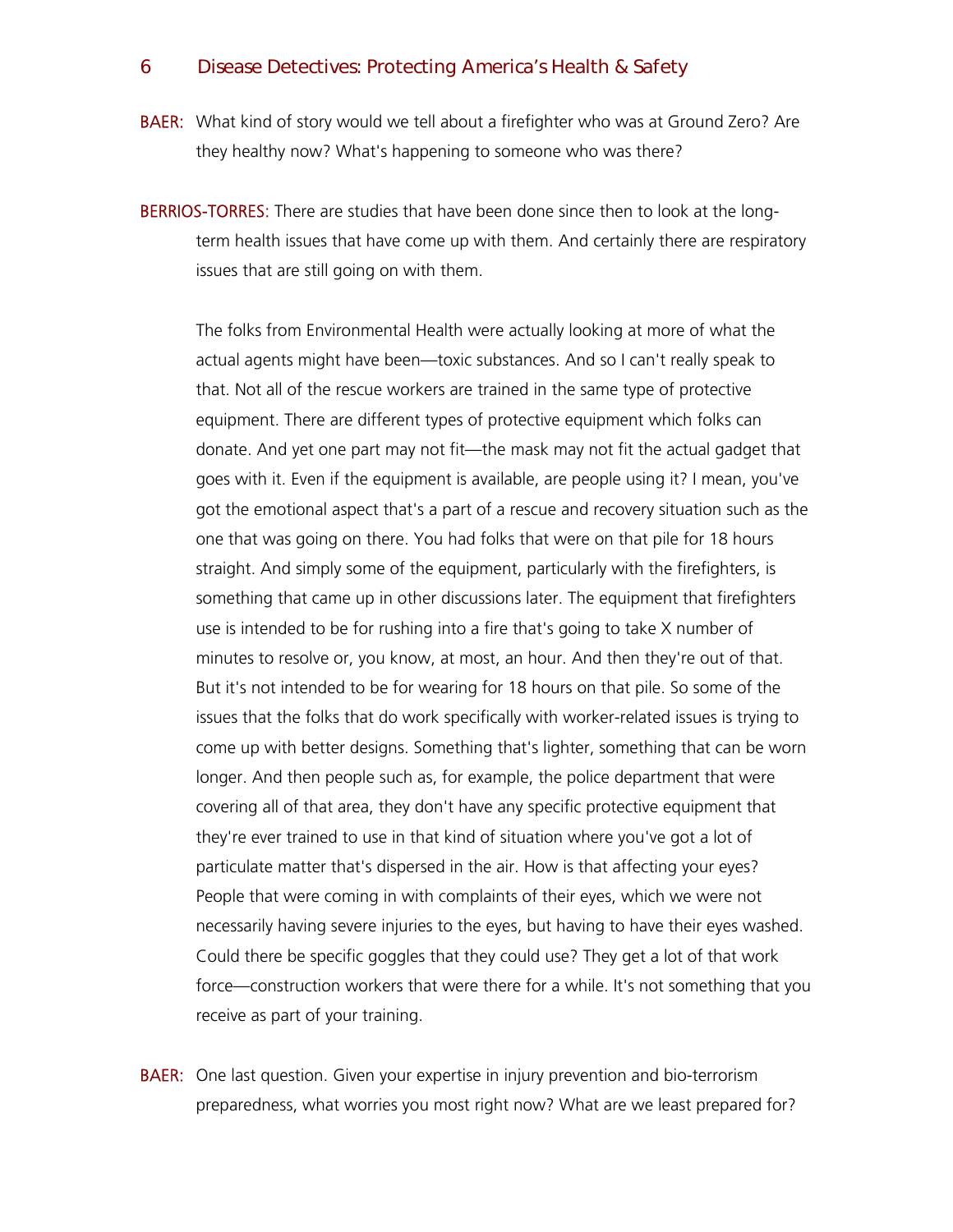What keeps you up at night?

- BERRIOS-TORRES: Well, I mean, I think with, obviously post-9/11 and anthrax, bio-terrorism awareness has so increased that it's something that's definitely at the forefront. I think if you look at issues of injury, we still have problems with a lot of deaths. Fires in homes because people don't have fire alarms, and all these things are preventable, or fire alarms that are not working. And children drowning—that's still a huge issue. Whether it's because of pools that are not properly secured or they simply don't have swimming ability. Children in car seats. All these things. And then the issue of violence. We still have major problems with violence against women. It's another area that still there's a lot to be learned and a lot that can be done in areas of prevention.
- BAER: Thanks. We'll move on to Dr. Mitchell Cohen, who is director of the Division of Bacterial and Mycotic Diseases—fungus. And he's been involved in a number of important epidemic investigations as a disease detective, including new diseases, which we'll get into. Diseases like Legionnaire's and SARS and old diseases like cholera and others that have become resistant to antibiotics, particularly tuberculosis. Can you tell us what it's like to be on the forefront of a new disease that comes in like SARS?
- DR. COHEN: Well, it can be anything. I mean, you do what needs to be done. And you can be in one area of a specialty and as everything starts to unfold, then you recognize that you need help in a certain area. SARS is a good example because when it was recognized that this disease was a real thing that had posed a risk, we started developing teams to address different areas. So we'd have an epidemiology team. So we'd pull people who worked in chronic diseases or someone who worked in injury and put them a part on that team because as a medical epidemiologist, what you do is you use the scientific method to answer questions about disease and health. So you're capable of doing a lot of things. So when we would deal with SARS, we'd start putting groups of people together. We would have a group that worked with surveillance that would interact with states. We would have an international group where people would talk to other countries about what their experience was. We would have a clinical group where they would talk with people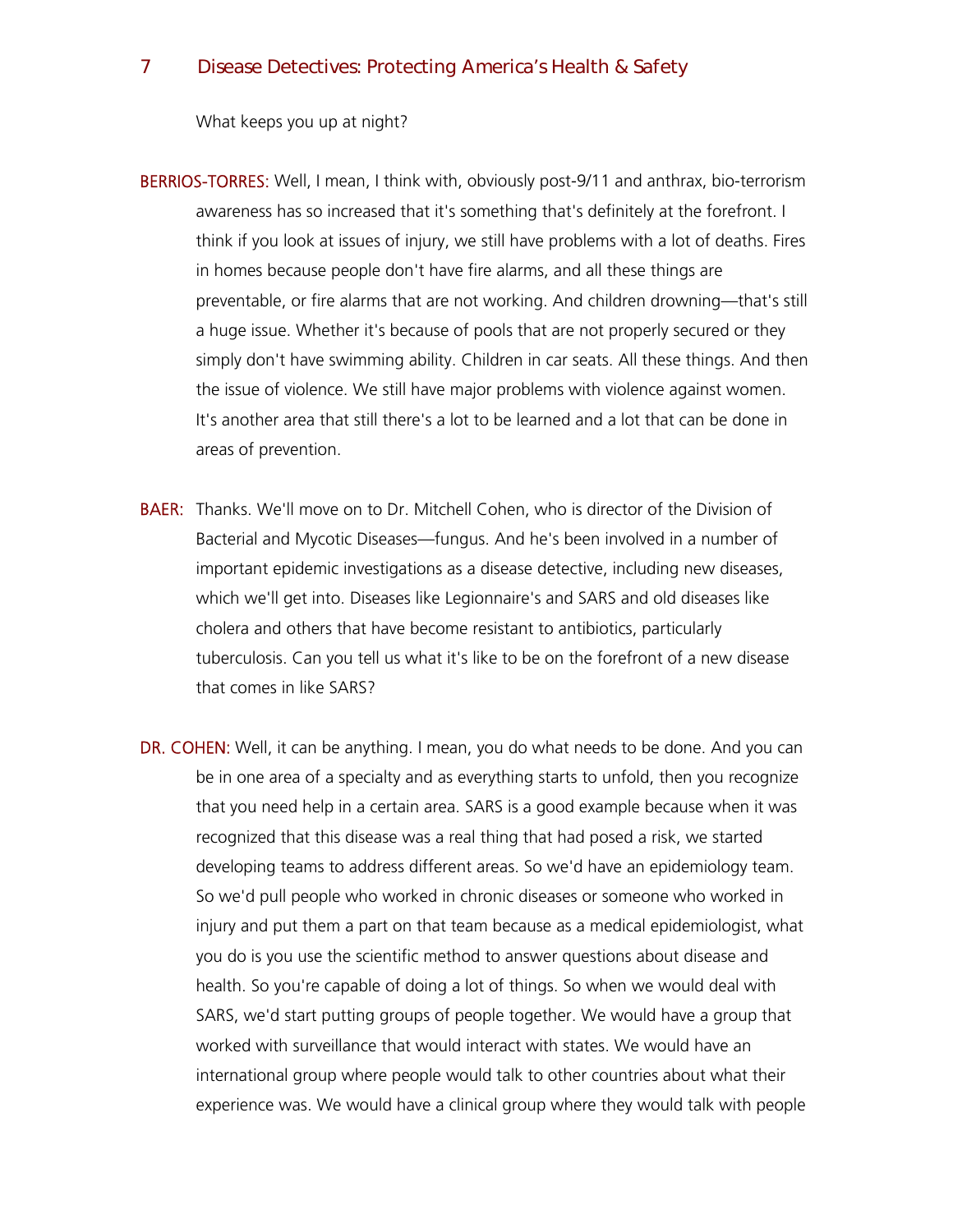who were providing clinical care to individuals.

The thing about epidemiology is it's one of those disciplines that can be anything that you want it to be. From just the clinical care of people to the descriptions of disease to the implementation of prevention and control strategies. So it can be very diverse, a job being a disease detective. One of the basic elements is, though, that it's a scientific approach. It's the scientific method. You collect data. You develop a hypothesis. And then you test that hypothesis.

So SARS was a perfect example of that. We had all of these teams that would pull together data on different areas. You'd put that data together. And then you would take that and you would try to develop public health policy. And sometimes it was your best professional judgment because that's where you go when you don't have enough data.

- **BAER:** Talk a little bit about TB and is it really a problem? Is resistant TB a growing problem? And what do we do with people who don't take their medication? Do we hospitalize them? Do we put them in jail? What do we do?
- COHEN: Well, it was one of those diseases that we were ready to move to the refuse pile of infectious diseases. You know, like we did with smallpox, so now we don't worry about smallpox anymore. But, you know, that's another phenomena of public health. TB was one of those diseases that we were controlling. And we were controlling it well because what we were doing is we had a strategy called Directly Observed Therapy. In other words, people who have TB have to take drugs for a long period of time. And a lot of people who have TB may not be very reliable about taking those drugs. You know, how many of us take ten days of a prescription? You know, you take eight days and you leave it in your medicine chest or something. Well, if you have to take it for nine months, that's a problem. So the people who worked in TB figured out the strategy. And it was called Directly Observed Therapy. And what you do is that you either have the person who has TB come to the Health Department or you send the Health Department people out to find them wherever they are and you give them their medicines a couple of times a week. And with that, we were eliminating TB.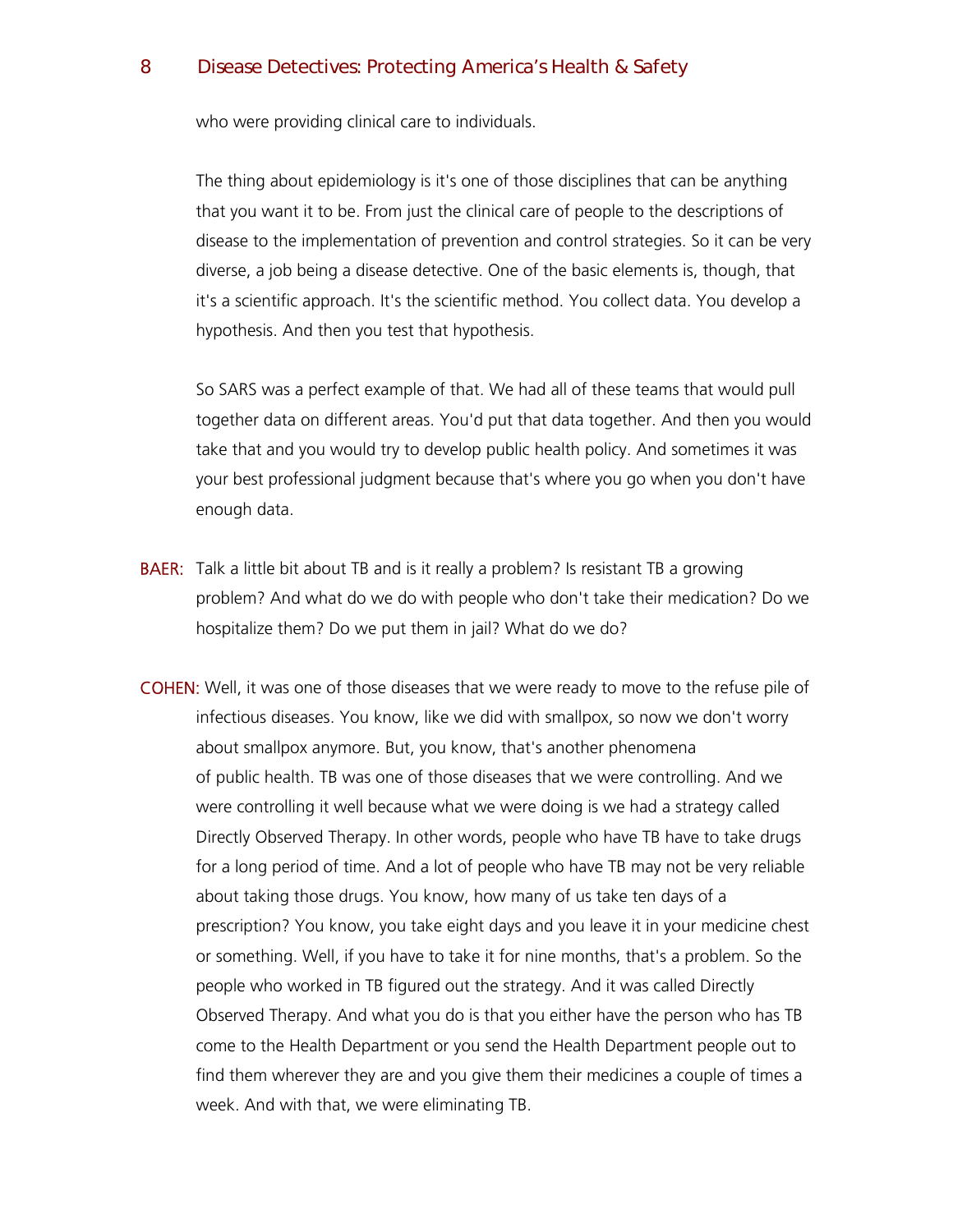I went to a meeting in about '82 or '83. And there was this big chart that they had where they were drawing the TB incidence down to by the year 2010, it was going to hit zero. We were going to eliminate tuberculosis. Well, what then happened was, we have competing priorities. And there are limited resources. So when something starts to be taken care of, what do we do? Well, we pull those resources from one area and move them to another. So with HIV starting to become a problem with all of the chronic disease concerns, we started moving people from tuberculosis control to these other areas that got imported into the country. Things like smallpox and plague and cholera and I can't remember what the fourth one was. Yeah, yellow fever. And once you got past those diseases, you were sort of on shaky grounds with what you could do. Now our general counsels have told us that if we really think that there was a bad problem, that we could invoke the Public Health Service Act and go in and do something. So theoretically, we might be able to do that. But there are many ethical and local and state considerations about trying to control a person's movements and isolate or quarantine them like that.

- DR. FRYE: We found that there are some people who do not take their TB medicine. It's not necessarily a crime, but they're contagious. So it's a public health problem. So we decided to incarcerate the person who was not taking their medicine. Other people were wondering well, we'll keep him in the hospital. A very expensive way to do it. And what we did was re-open some sanitariums, which were the old TB hospitals where you used to quarantine TB patients, in the north in San Mateo County and one here in LA County in High Desert. It was called civil detention. And that was supposed to be a good way to do it, you know. They're not in jail, but you're keeping track of them. And as soon as they take their medicine, they can go.
- **BAER:** What are you passionate about right now? I asked the head of NIH that once, and he said teen alcoholism. So that was what bothered him the most. So what bothers each of you the most right now? What worries you?
- LEWIS: I was talking about this earlier. I'm a mom. So adolescent health issues, risk behaviors. Sexual behaviors that put teenagers at risk for STD's and teen pregnancy. High risk behaviors that put them at risk for injuries. And suicide and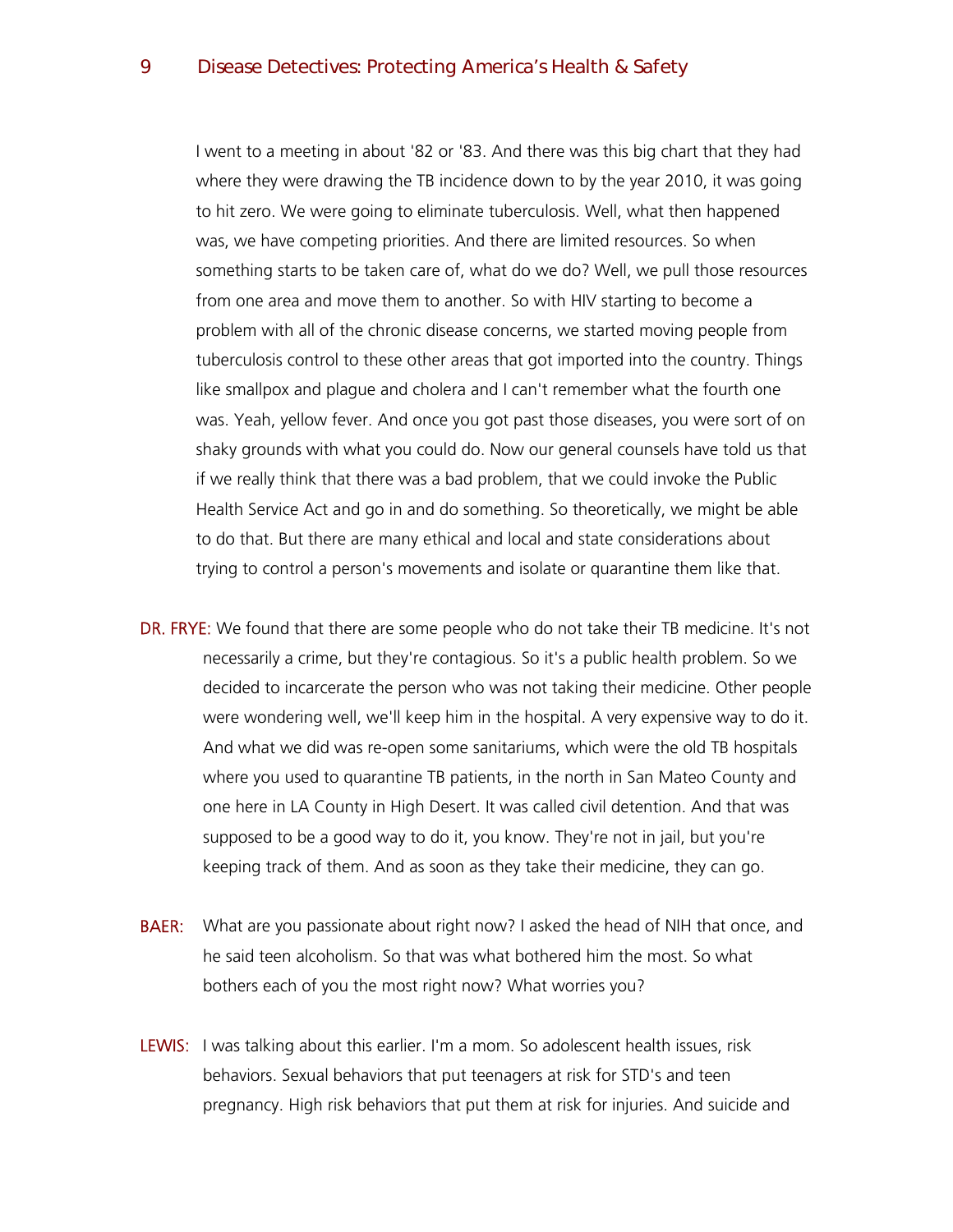violence. That's what, as a mother, wakes me up.

**BAER:** What is the STD rate?

## AUDIENCE MEMBER: One in four.

- **BAER:** One out of four teens, and chlamydia is, I think, still the most common. But very obviously a significant problem if one out of four teenagers will have an STD.
- **BERRIOS-TORRES:** For me as a Latina, it's more the issue of health disparities and being able to look at that, the differences in the groups, and not only how it affects them, but approaches to prevention efforts and education, everything from materials that are available in the correct language for the right group and all of that. I think that would be very helpful.
- **BAER:** Can you just really briefly, Dr. Berrios-Torres, talk about those specific disparities. Say cervical cancer or amputations or—what do you see?
- BERRIOS-TORRES: Well, something in the area of injury, unintentional injury. For example, one of the number one causes of death in children is motor vehicle accidents. And you're thinking well, how is it that a child is going to die in a motor vehicle accident? That comes to everything from either a parent that's driving under the influence to vehicles that don't even have safety belts. They may not be able to afford getting a child seat. If they can afford to get the child seat, they may not even know how to actually appropriately use that seat. I mean, simple things that all of that comes from do you have a campaign out there that's getting to them in their language in the right media? And so forth.
- **BAER:** It would probably be fairly easy to show that behavior. I mean, the networks make you show people wearing seat belts. If you have people in cars, you have to show them wearing seat belts. So obviously you'd want to show kids properly placed in seats and things like that. Dr. Cohen?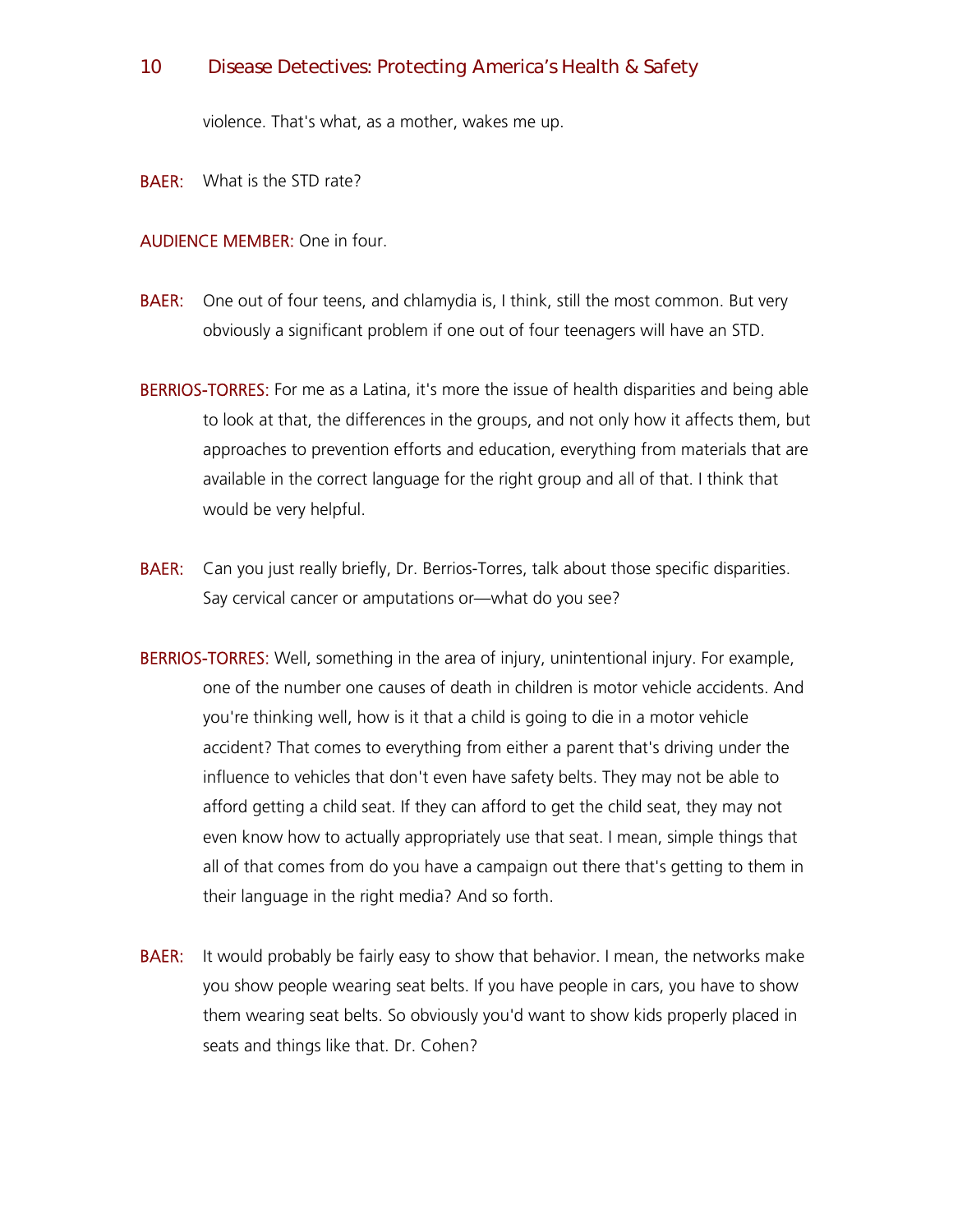COHEN: My concern is that in the not distant future, we'll have infections that we were once able to treat with antibiotics that we no longer will be able to treat. We've had increasing resistance in infections in communities and in hospitals. The pharmaceutical industry is reducing their research in these areas because from a profit perspective, you're much better off producing a drug that a person has to take for the rest of their life. For example, if they have high blood pressure or diabetes, in contrast to something they'd only take for five or ten days because they have an infection, so there's less incentive there when it costs them something like that \$900 million to put a new drug out, the need to have a return on their bottom line. So there are fewer things in the pipeline than there were ten, fifteen, twenty years ago.

At the same time, we have all these changes in society and technology that's encouraging the transmission of diseases. SARS is a good example—well, that's a virus. But here we had global communities where people are rapidly able to go from one part of the world to another, so that a disease that emerges in one geographic area can be rapidly transmitted to another. So, all of these things are increasing the potential risk of transmissibility. We have fewer things to treat. We're already starting to see infections that are resistant. So it's the potential that, I guess, concerns me is that we will find ourselves in a post-antibiotic era.

DR. MASCOLA: I think I have two things. One would be vaccines, and especially vaccines aimed at the elderly. I think an influenza vaccination. I think these are good tried and true vaccines. Obviously, with influenza, you have to get it on a yearly basis. But that prevents an amazing amount of deaths nationwide, over 40,000. And the same thing for infant and childhood vaccinations. Obviously, those are very crucial. And most states, they don't mandate it by law. There are a lot of children who don't get them until they have to go to school, and suffer the risks and consequences of getting illness. And not all of them are gone. In fact right now, the Marshall Islands are seeing a huge resurgence of measles that's causing deaths and destruction. So it's not like just vaccinations in our own countries, but everywhere. It should be equal access.

And then tobacco. I can't say enough about tobacco and the number of lives that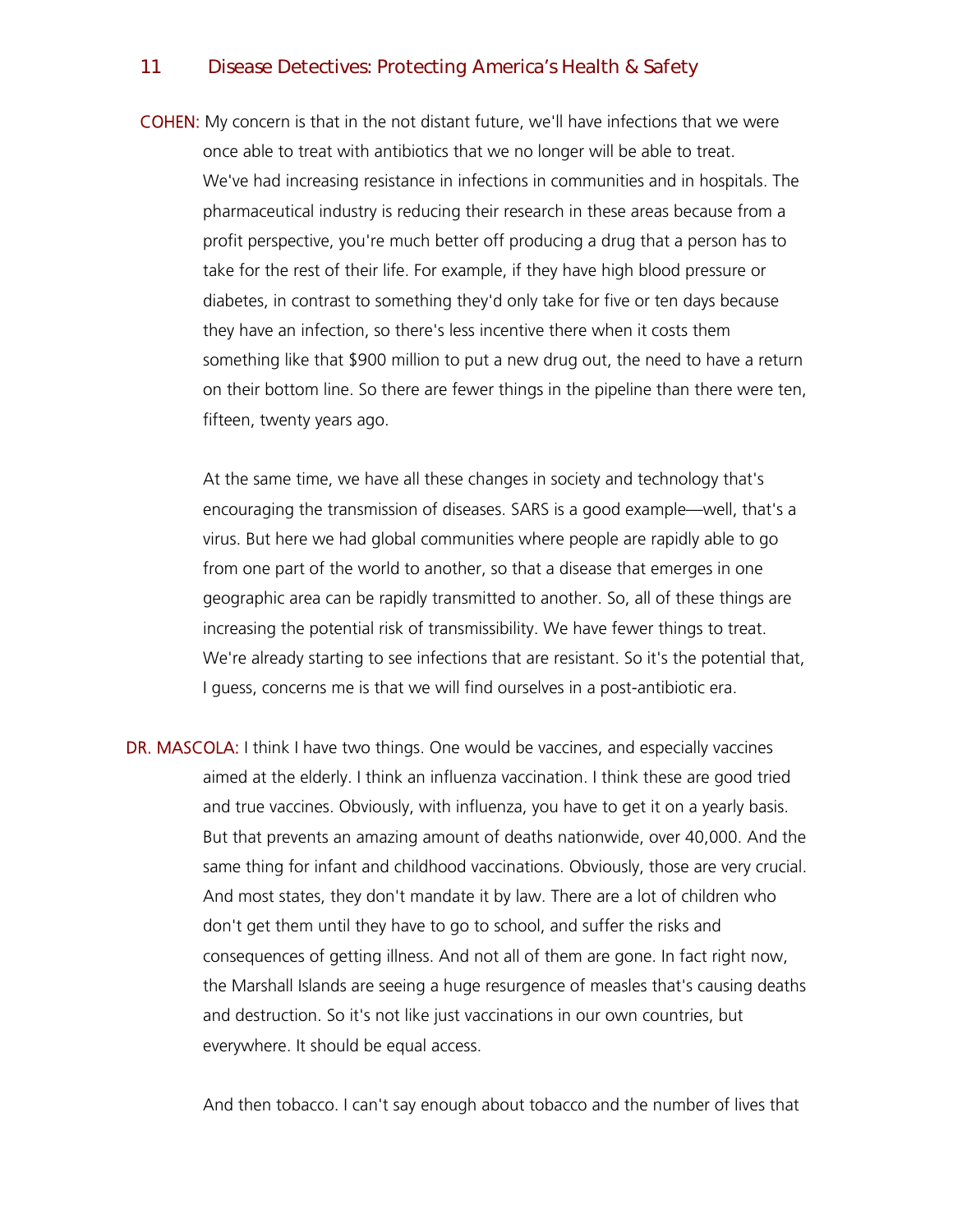it kills. It's insidious. And second-hand smoke and the way it affects people's lives and wreaks havoc on people. It is linked to car accidents, you know.

BAER: No more?

MASCOLA: No more judgments. I'm a person of few words.

**FRYE:** I was going to say tobacco, but you stole it.

## MASCOLA: Sorry.

- FRYE: No, to me, tobacco's the number one cause of preventable death in this country. And what bothers me the most is to see it on TV and to see it in advertising and to see it on the movies. I walked out of My Best Friend's Wedding because there was a five minute advertisement for smoking that Julia Roberts did. And I just couldn't handle it. And until you're aware of that, you just don't see it, and then you see it. And it's every five minutes at least. And we know that it went from 20 percent of lead actors and actresses smoking to 80 percent in a decade. And guess what happened to teen smoking? It went right up. And so I would just put that out there. You know that there's a money trail. It's just unfathomable.
- AUDIENCE MEMBER #1: If the TV industry requires child seats to be shown on TV, why can't we then do the same for no smoking?
- **BAER:** Because writers smoke and they love to put people who smoke on TV.
- AUDIENCE MEMBER #1: That's just like seeing a guy who writes a script without a baby seat in the back and gets away with it. That isn't American. We need to do something.
- **BAER:** Before we end, I want to ask everyone to please fill out the evaluation form, and to please thank this great panel, they've been very informative. And certainly many stories are out there to be told. And there's certainly many a series in the future, I think. Thanks so much.